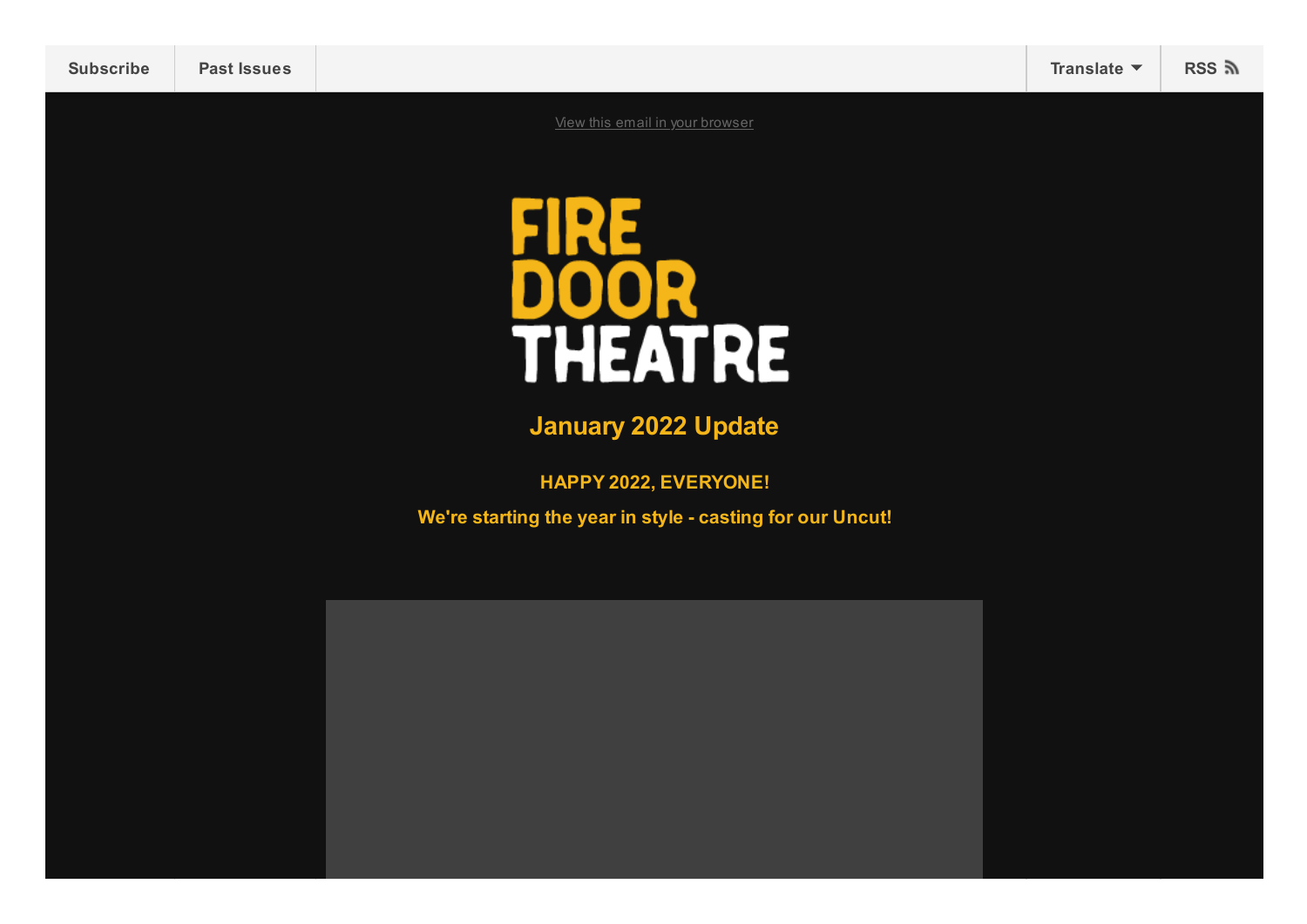

## **Uncut 2022 - Actors and Director Needed**

The **Uncut** –our yearly showcase of short original plays– is planned for **March 2022** (exact dates to be confirmed by the venue).

And guess what –you can still get in! **Auditions will take place on Wednesday, January 12th in the Lab Gallery** (Foley Street, Dublin 1). We know it's tricky times, **so we will also be having online auditions** for those who can't attend. Interested? **Drop us an email now** at firedoortheatre@gmail.com

These are the original plays that were selected, and the roles that are up for grabs:

**Brexit, a Musical Fable** (by Marta Callava)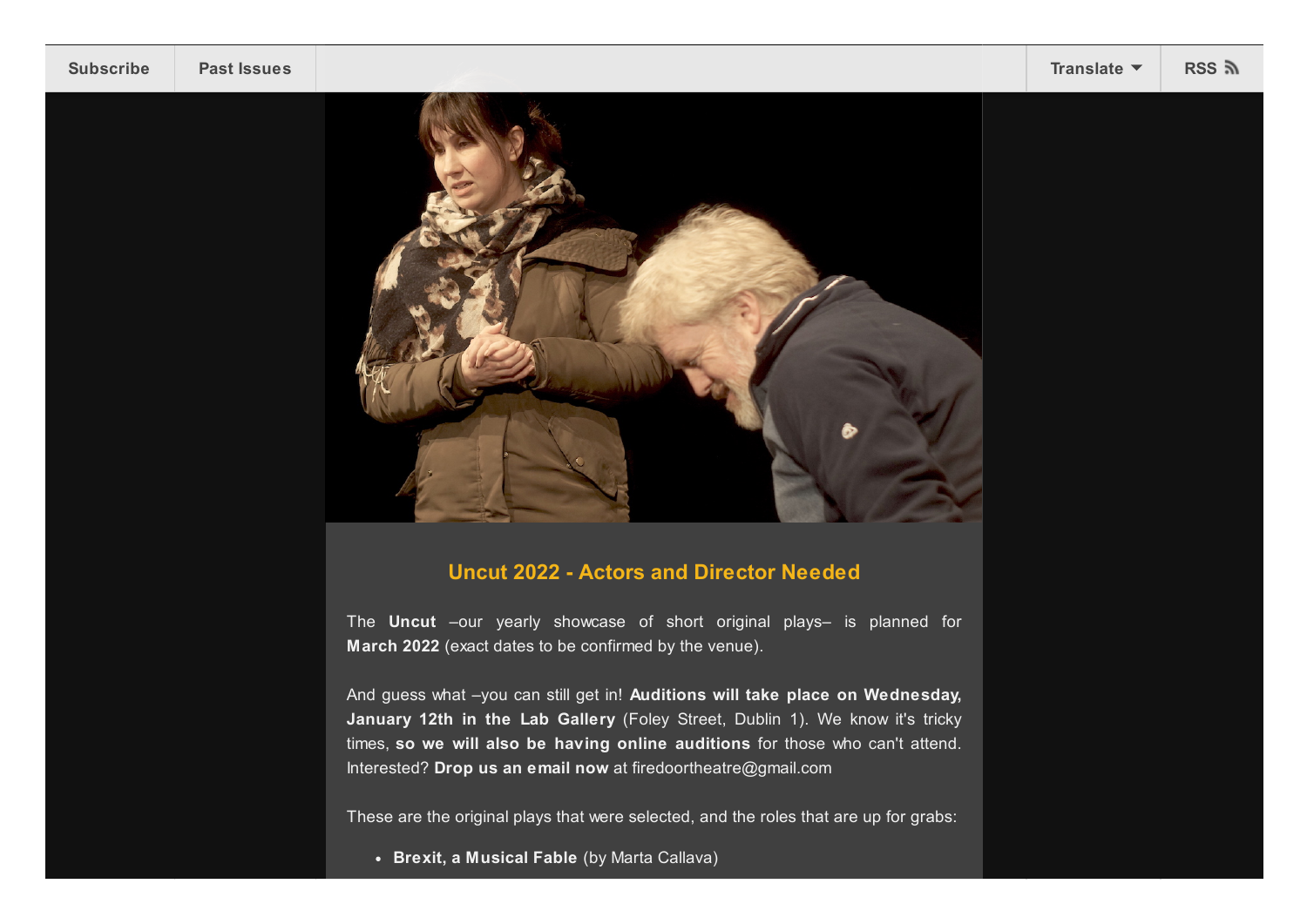| <b>Subscribe</b> | <b>Past Issues</b> | Musical comedy. Young Borish is determined to emancipate from hi                                                                                                                                                                                                                                                                                                                                                                                                                                                                                                                                                                                                                                                                                                                                                                                                                                                                                                                                                                                                                                                               | Translate $\blacktriangledown$ | RSS ଲ |
|------------------|--------------------|--------------------------------------------------------------------------------------------------------------------------------------------------------------------------------------------------------------------------------------------------------------------------------------------------------------------------------------------------------------------------------------------------------------------------------------------------------------------------------------------------------------------------------------------------------------------------------------------------------------------------------------------------------------------------------------------------------------------------------------------------------------------------------------------------------------------------------------------------------------------------------------------------------------------------------------------------------------------------------------------------------------------------------------------------------------------------------------------------------------------------------|--------------------------------|-------|
|                  |                    | o 1 character available: Borish (lead role. Decent singing and British<br>accent)<br>• Under Your Spell (by Marina Duarte)<br>• Drama. A woman struggles with the concious, the subconcious, and her<br>own ghosts.<br>○ 3 characters available: Hope, Reason and Madness.<br>• Forgive Us our Trespasses (by Darren Hall)<br>• A dark comedy about the consequences of venturing into the<br>unknown properties.<br>○ 3 characters available: Husband, Wife, and Trespasser.<br>• Nap Time (by Denis Burke)<br>• Two flatmates have to decide what to do with the woman one of them<br>brought in. Is she dead or is she sleeping?<br>• 2 characters available: Two flatmates and a woman (non-speaking<br>role)<br>• Festive Crossover (by Denis Burke)<br>• Santa and the Tooth Fairy bump into each other on one magical night.<br>○ 2 characters available: Santa and the Tooth Fairy<br>• Venganpire* (by Glen Power)<br>• A troubled vegan vampire joins forces with the inhabitants of a little<br>town.<br>• 5 characters available: Sesbastian the Veganpire, Vicente, Henrique,<br>Mildrid, and Sebastian's father. |                                |       |
|                  |                    | Also, we still need a director for Veganpire. If you've always wanted to try<br>directing but never dared, or if you're looking for experience on the other side of the<br>stage, this opportunity is for you.<br>Neither acting or directing is your thing? The Uncut offers plenty of opportunity                                                                                                                                                                                                                                                                                                                                                                                                                                                                                                                                                                                                                                                                                                                                                                                                                            |                                |       |
|                  |                    | for all our members to experience the making of a real production in a familiar and<br>safe environment. Participants can take a stab at any aspects of putting on a<br>show, such as producing, operating lights, sound, costumes and stage                                                                                                                                                                                                                                                                                                                                                                                                                                                                                                                                                                                                                                                                                                                                                                                                                                                                                   |                                |       |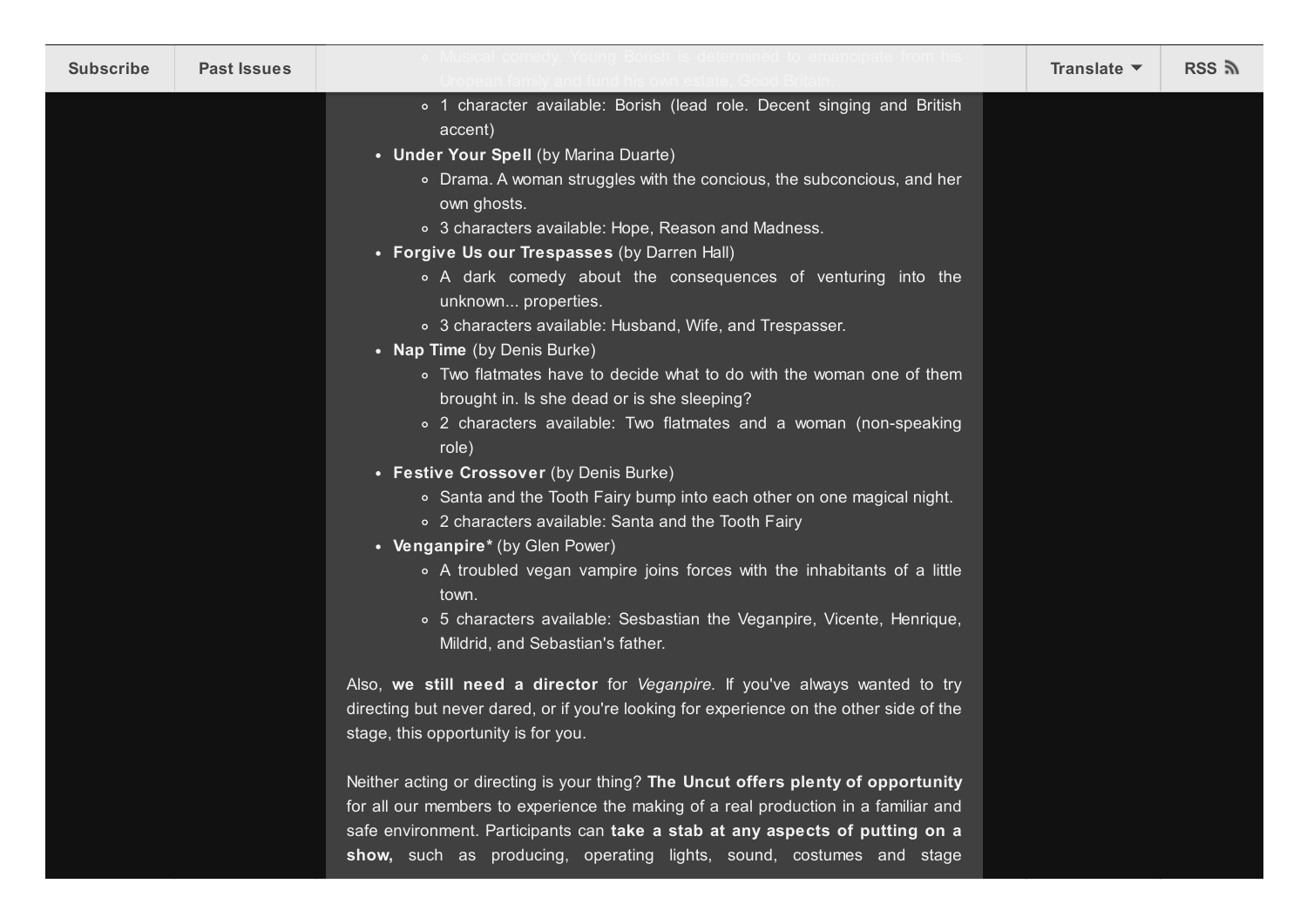If you would like to take part in any capacity, email us at firedoortheatre@gmail.com**.** Fun guaranteed!



## **Membership Renewal**

Yes, it's that time of the year again. If you're a Firedoor Member, here's a gentle reminder that **the annual membership fee is due**.

The membership is a **one-off payment of 30 euros** (20 euros for the unwaged) and it helps us cover the costs related -but not limited to- insurance, rehearsal space, website domain, etc. [Here](https://firedoortheatre.com/membership/) you can learn more about where the money goes to.

**You can pay your membership fee via PayPal** (please select the "Send money to a friend" option, so that we can receive the payment in full) **or by bank transfer**. For the latest option, **drop us an email at firedoortheatre@gmail.com and we'll email you our bank details.**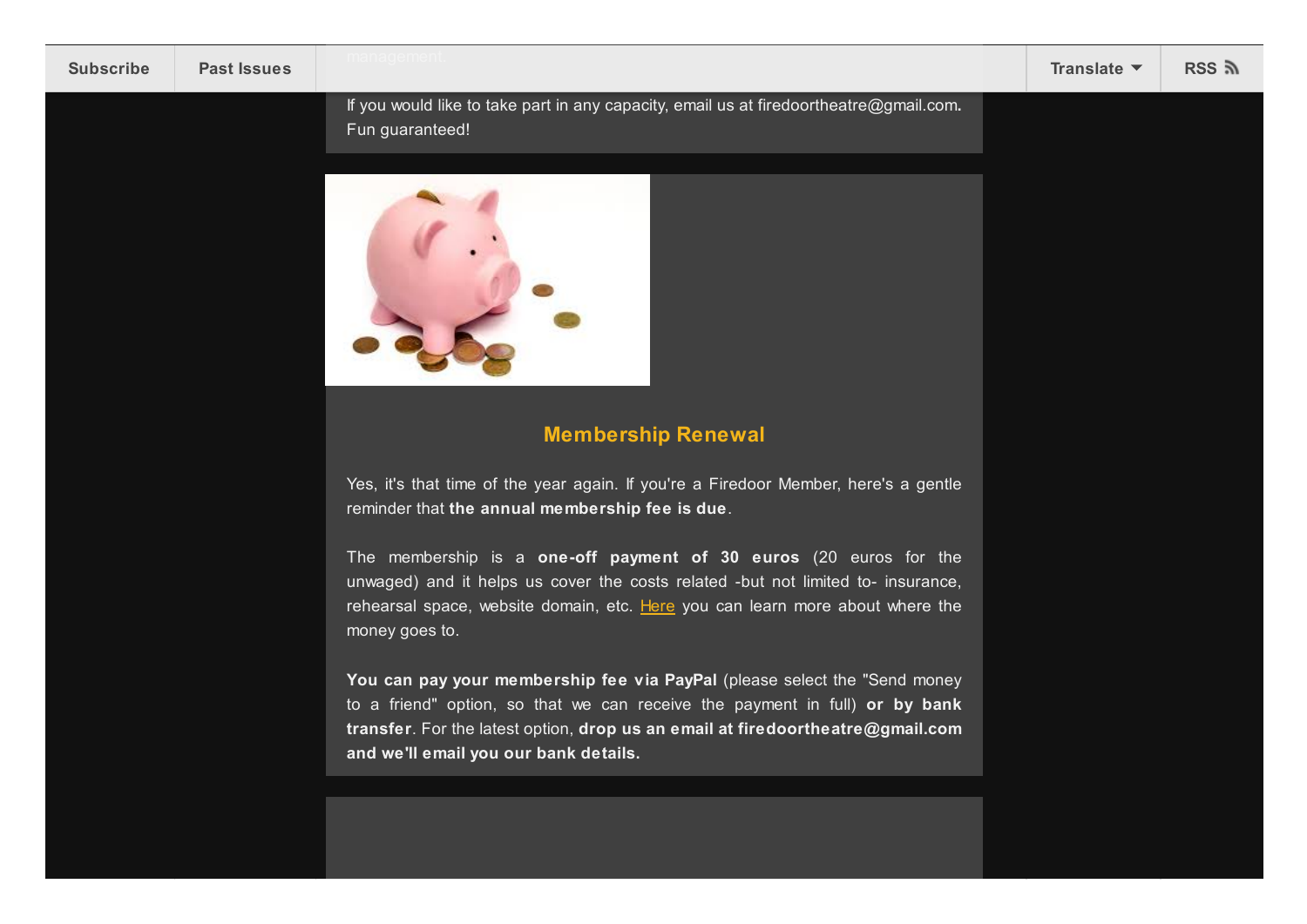

## **The Committee Grows**

It's our pleasure to announce that our veteran member Marina Duarte has joined the Firedoor Committee. Marina is originally from France, she studied Cinema and she's passionate about all aspects of performing arts. She joined Firedoor in 2016 and, since then, she has participated in a number of productions as an actress, writer and director. Actually, she is the writer and director of one of our Uncut plays: *Under Your Spell*. In 2017, she also wrote *U-Turn* and directed *Family Stuff*, an original play by our former member Sean Twamley.

## **So long, and thanks for your support!**

**We listen :)**

**If you have any suggestions, email firedoortheatre@gmail.com**